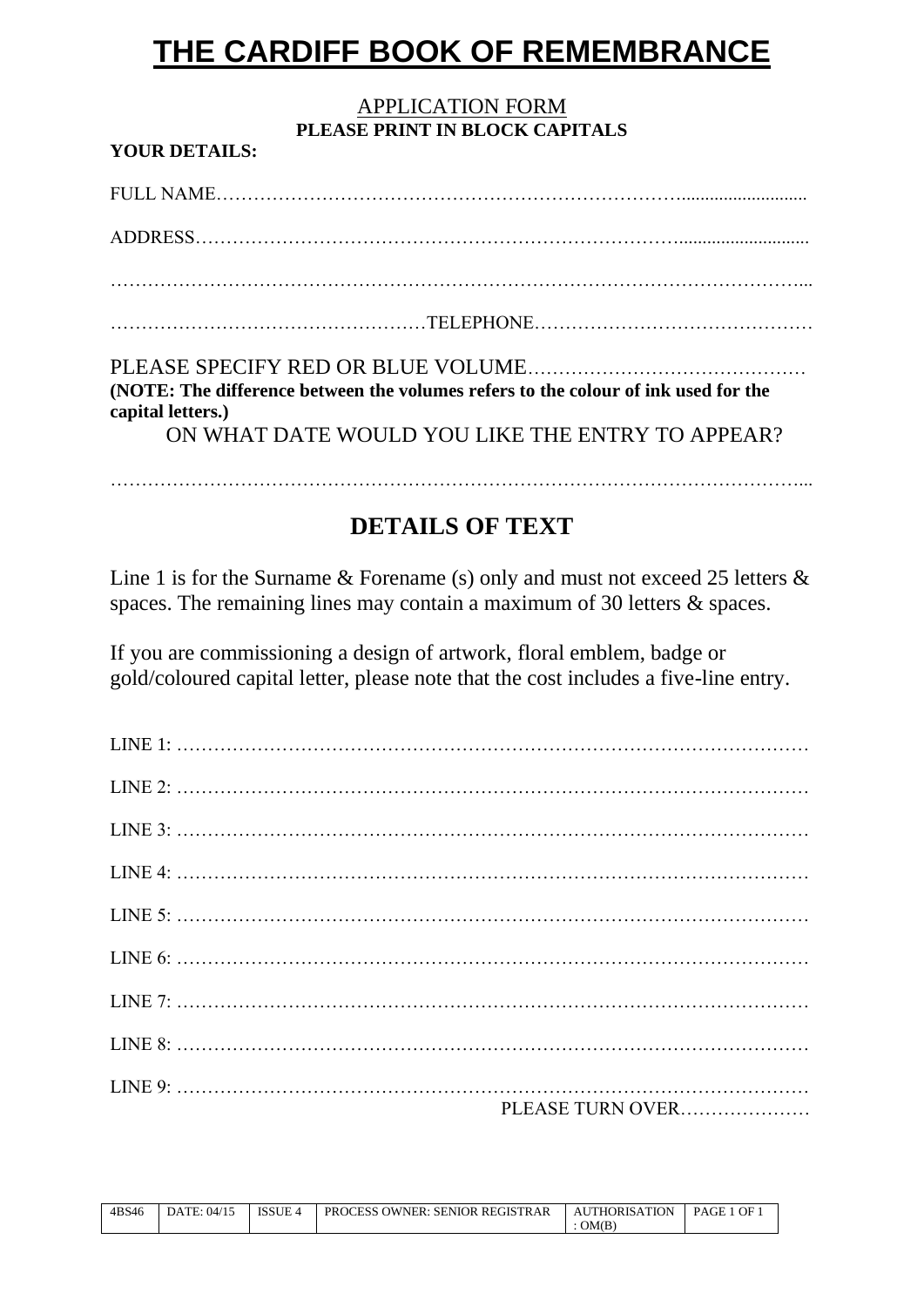Please tick box to indicate **ONE** of the following that you would like to be included in the entry:

| <b>GOLD CAPITAL LETTER</b><br><b>GOLD CAPITAL LETTER WITH ROSES</b><br>WITH SCROLL WORK<br><b>ENTWINED AROUND IT</b>                                                              |  |  |  |  |
|-----------------------------------------------------------------------------------------------------------------------------------------------------------------------------------|--|--|--|--|
| <b>COLOURED CAPITAL LETTER WITH ROSES</b><br>ENTWINED AROUND IT RedBlue                                                                                                           |  |  |  |  |
| <b>FLORAL EMBLEM</b>                                                                                                                                                              |  |  |  |  |
| <b>BADGE OR COAT OF ARMS</b><br>(Please specify or provide photo/badge for copying)                                                                                               |  |  |  |  |
| <b>OTHER ART DESIGN</b><br>(e.g. Religious symbols, animals, logos etc $-$ please<br>include an example for the artist to copy)                                                   |  |  |  |  |
| <b>REMEMBRANCE CARD</b>                                                                                                                                                           |  |  |  |  |
| If you wish to order a Remembrance card, containing an inscribed copy of the<br>entry you have composed for the Book of Remembrance, please state the<br>number of cards required |  |  |  |  |
| If you have chosen a Gold/Coloured Capital letter or have commissioned a work<br>of art do you wish to include this in the card? Yes<br>N <sub>0</sub>                            |  |  |  |  |
|                                                                                                                                                                                   |  |  |  |  |

#### **REMITTANCE & AUTHORISATION**

I have referred to the enclosed scale of charges, and enclose a cheque/postal order (made payable to **CARDIFF COUNTY COUNCIL**) FOR £……………

**PLEASE SIGN HERE………………………………DATE…………………...**

*N.B. The authority reserves the right to vary any inscription, or to refuse any entry which is deemed to be unsuitable.*

#### **OFFICE USE ONLY**

RECEIPT NUMBER…………………………………REFERENCE NUMBER…………………………………..

OTHER DETAILS…………………………………………………………………………………………………..

| 4BS46 | .04/15<br>DATE: | <b>ISSUE 4</b> | <b>PROCESS OWNER: SENIOR REGISTRAR</b> | <b>AUTHORISATION</b> | PAGE<br>. 1 OF |
|-------|-----------------|----------------|----------------------------------------|----------------------|----------------|
|       |                 |                |                                        | OM(B)                |                |